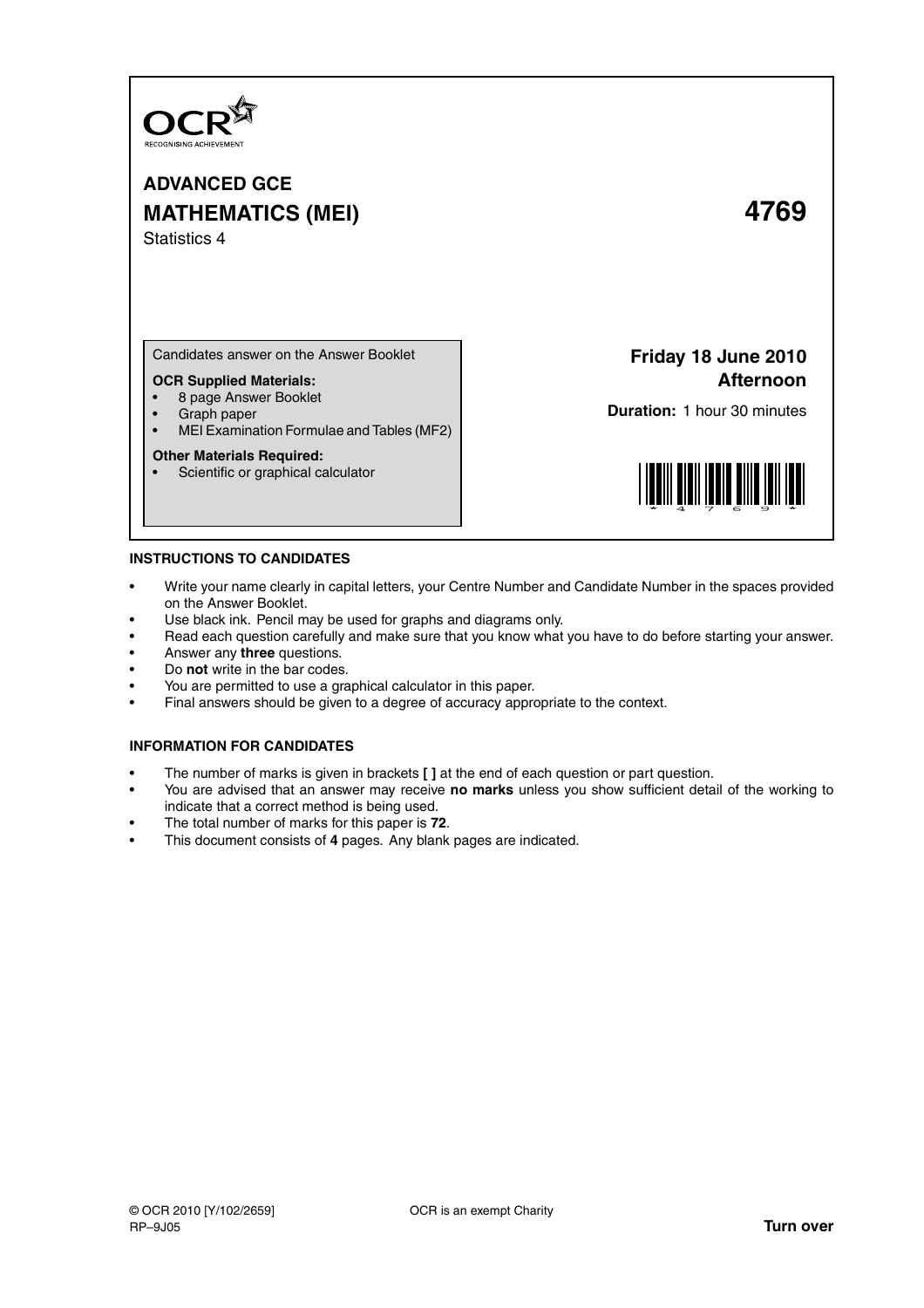## *Option 1: Estimation*

**1** The random variable *X* has probability density function

$$
f(x) = \frac{xe^{-x/\lambda}}{\lambda^2} \qquad (x > 0),
$$

where  $\lambda$  is a parameter ( $\lambda > 0$ ).  $X_1, X_2, ..., X_n$  are *n* independent observations on *X*, and  $\overline{X} = \frac{1}{n}$ *n n* ∑ *i*=1 *Xi* is their mean.

- (i) Obtain E(*X*) and deduce that  $\hat{\lambda} = \frac{1}{2}\overline{X}$  is an unbiased estimator of  $\lambda$ . [7]
- (ii) Obtain Var $(\hat{\lambda})$ .  $\hat{\lambda}$ ). [7]
- **(iii)** Explain why the results in parts **(i)** and **(ii)** indicate that  $\hat{\lambda}$  is a good estimator of  $\lambda$  in large samples. **[2]**
- **(iv)** Suppose that  $n = 3$  and consider the alternative estimator

$$
\widetilde{\lambda} = \frac{1}{8}X_1 + \frac{1}{4}X_2 + \frac{1}{8}X_3.
$$

Show that  $\tilde{\lambda}$  is an unbiased estimator of  $\lambda$ . Find the relative efficiency of  $\tilde{\lambda}$  compared with  $\hat{\lambda}$ . Which estimator do you prefer in this case? **[8]** 

## *Option 2: Generating Functions*

- **2** The random variable *X* has the Poisson distribution with parameter  $\lambda$ .
	- (i) Show that the probability generating function of *X* is  $G(t) = e^{\lambda(t-1)}$ . **[3]**
	- (ii) Hence obtain the mean  $\mu$  and variance  $\sigma^2$ of *X*. **[5]**
	- **(iii)** Write down the mean and variance of the random variable  $Z = \frac{X \mu}{\sigma}$ σ . **[2]**
	- **(iv)** Write down the moment generating function of *X*. State the linear transformation result for moment generating functions and use it to show that the moment generating function of *Z* is

$$
M_Z(\theta) = e^{f(\theta)} \quad \text{where } f(\theta) = \lambda \left( e^{\theta/\sqrt{\lambda}} - \frac{\theta}{\sqrt{\lambda}} - 1 \right). \tag{7}
$$

- (v) Show that the limit of  $M_Z(\theta)$  as  $\lambda \to \infty$  is  $e^{\theta^2/2}$ . **[4]**
- (vi) Explain briefly why this implies that the distribution of *Z* tends to N(0, 1) as  $\lambda \to \infty$ . What does this imply about the distribution of *X* as  $\lambda \to \infty$ ? this imply about the distribution of *X* as  $\lambda \to \infty$ ?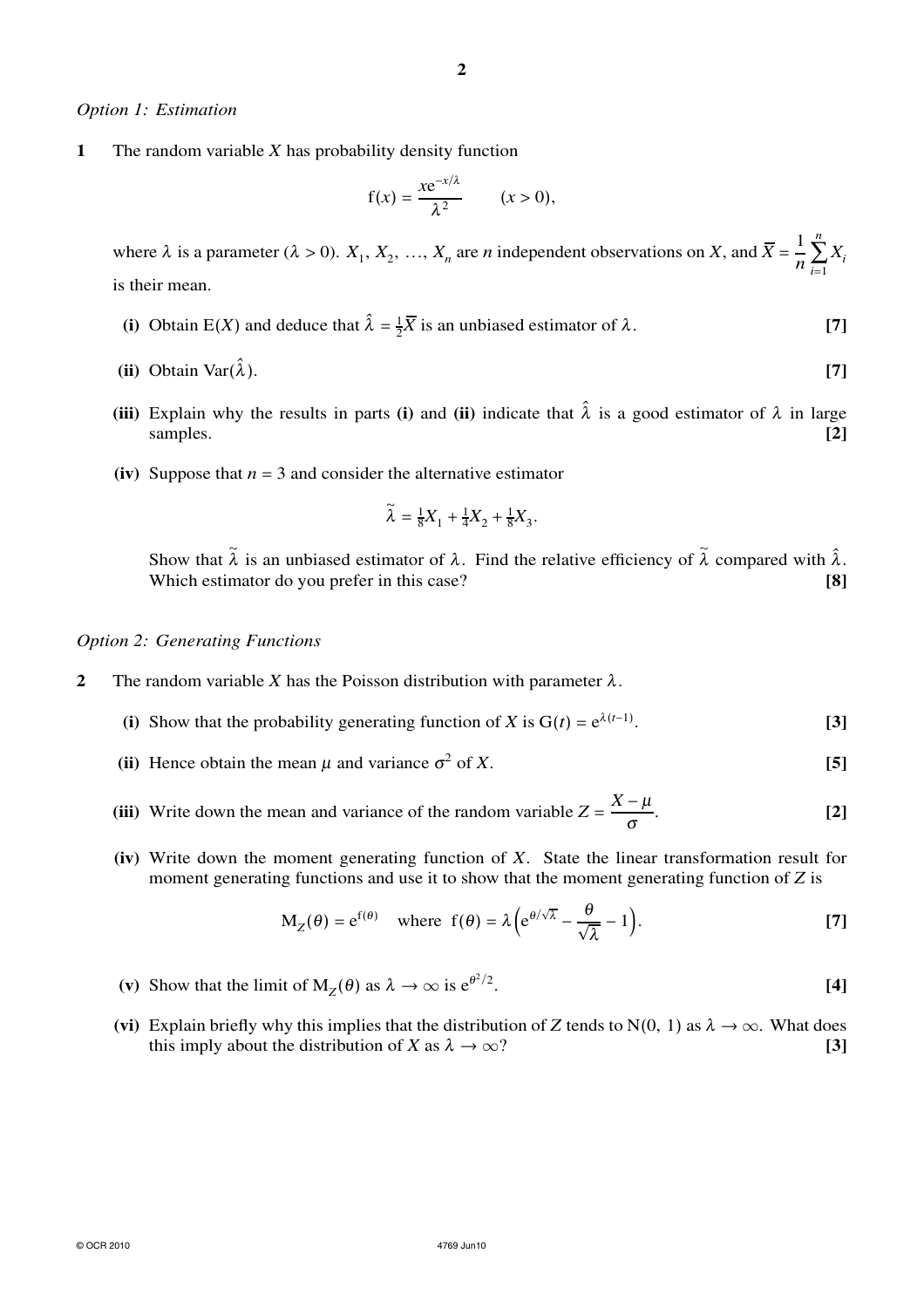# *Option 3: Inference*

- **3** At a factory, two production lines are in use for making steel rods. A critical dimension is the diameter of a rod. For the first production line, it is assumed from experience that the diameters are Normally distributed with standard deviation 1.2 mm. For the second production line, it is assumed from experience that the diameters are Normally distributed with standard deviation 1.4 mm. It is desired to test whether the mean diameters for the two production lines,  $\mu_1$  and  $\mu_2$ , are equal. A random sample of 8 rods is taken from the first production line and, independently, a random sample of 10 rods is taken from the second production line.
	- **(i)** Find the acceptance region for the customary test based on the Normal distribution for the null hypothesis  $\mu_1 = \mu_2$ , against the alternative hypothesis  $\mu_1 \neq \mu_2$ , at the 5% level of significance.

**[6]**

**(ii)** The sample means are found to be 25.8 mm and 24.4 mm respectively. What is the result of the test? Provide a two-sided 99% confidence interval for  $\mu_1 - \mu_2$ . **[7]**

The production lines are modified so that the diameters may be assumed to be of equal (but unknown) variance. However, they may no longer be Normally distributed. A two-sided test of the equality of the population medians is required, at the 5% significance level.

**(iii)** The diameters in independent random samples of sizes 6 and 8 are as follows, in mm.

| First production line 25.9 25.8 25.3 24.7 24.4 25.4            |  |  |  |  |
|----------------------------------------------------------------|--|--|--|--|
| Second production line 23.8 25.6 24.0 23.5 24.1 24.5 24.3 25.1 |  |  |  |  |

Use an appropriate procedure to carry out the test. **[11]** 

**[Question 4 is printed overleaf.]**